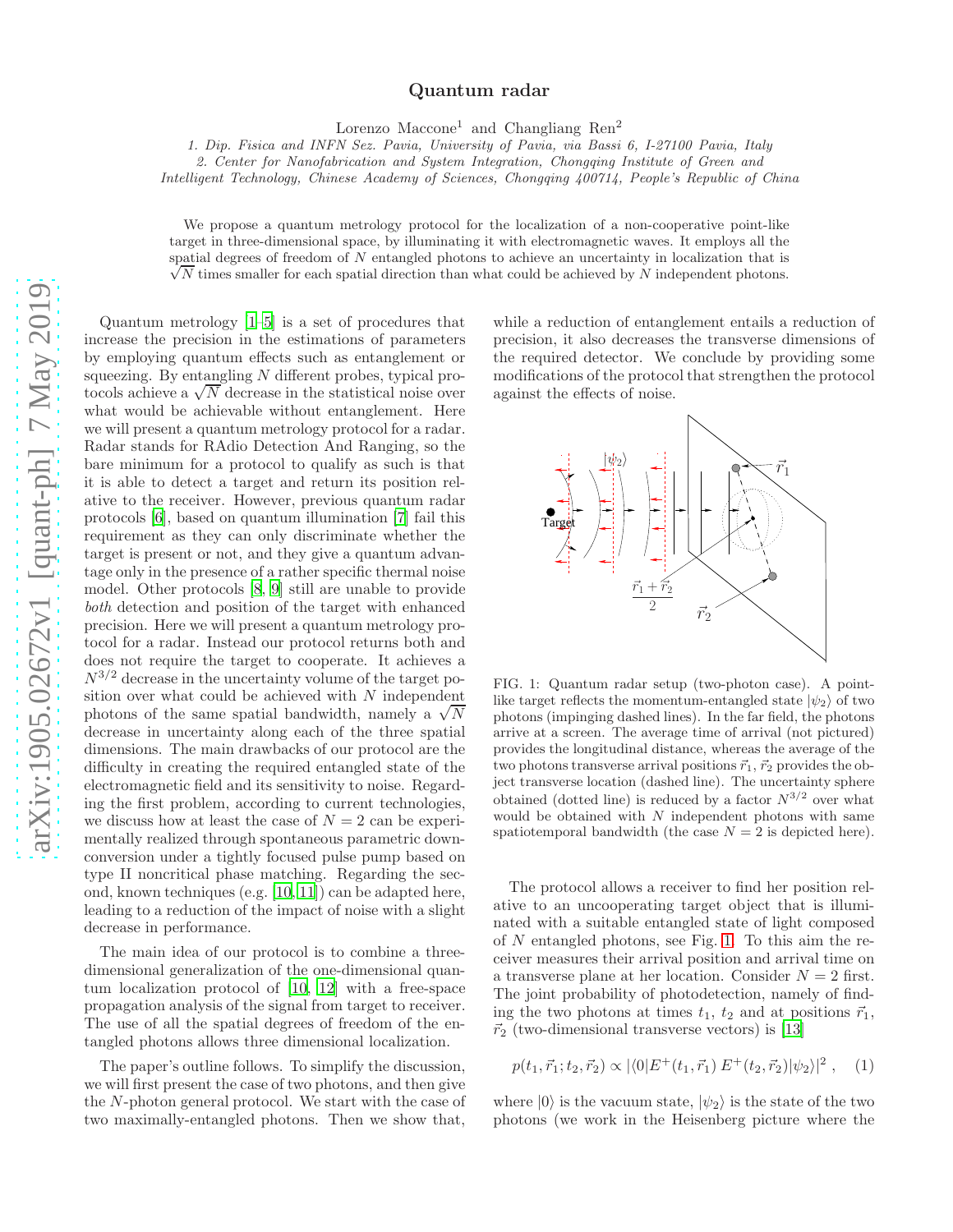operators evolve from an initial time  $t_0$ ) and (e.g. [\[14](#page-4-10)])

$$
E^+(t, \vec{r}) \equiv \int d\vec{k}_3 \; g(\vec{k}_3, t, \vec{r}) \; a(\vec{k}_3) \; e^{i\omega(t - t_0)} \;, \qquad (2)
$$

where  $q$  is the transfer function (defined below) between the object plane (at the target's position) and the image plane (at the position of the receiver),  $a(\vec{k}_3)$  is the electromagnetic field annihilation operator for the mode with wave vector  $\vec{k}_3$ . As customary, we will employ the far-field approximation, valid when the object-receiver distance is sufficiently large. In this case, the longitudinal component of the wave vector is much larger than the transverse components:  $k_x^2 + k_y^2 \ll |\vec{k}_3|^2$ , where  $|\vec{k}_3| = (k_x^2 + k_y^2 + k_z^2)^{1/2} = \omega/c$ , with  $\omega$  the light's frequency. So the  $\vec{k}_3$  integral can be approximated as

$$
\int d\vec{k}_3 = \int \frac{d\omega}{c^2} d\vec{k} / \sqrt{\frac{1}{c^2} - \frac{k_x^2 + k_y^2}{\omega^2}} \simeq \frac{1}{c} \int d\omega d\vec{k} , \quad (3)
$$

with  $\vec{k}$  the two dimensional transverse wave vector  $\vec{k} =$  $(k_x, k_y)$ . Then, Eq. [\(2\)](#page-1-0) can be replaced by

$$
E^+(t, \vec{r}) \simeq \int d\omega \, d\vec{k} \, g(\vec{k}, \vec{r}) \, a(\omega, \vec{k}) \, e^{i\omega(t - t_0)} \,, \quad (4)
$$

where the longitudinal component contributes only with a phase factor which measures the longitudinal distance  $z = c(t - t_0)$  that the light travels from the source to the target, and back to the detector, and where the free-space (transverse) transfer function is

$$
g(\vec{k},\vec{r}) \equiv \int d\vec{r}_o \, A(\vec{r}_o) \, e^{i\vec{k}\cdot(\vec{r}_0 - \vec{r})} \,, \tag{5}
$$

where A is the object transfer function and the integral is over the (transverse) object plane, namely  $\vec{r}_o, \vec{r}$  are two-dimensional transverse vectors. We will consider a point-like reflective object which reflects only the photons that impinge on its position  $\vec{r}_p$ . The other photons are lost. This situation is described by a transfer function which has value a in the vicinity of  $\vec{r}_p$  in the object plane, and value zero elsewhere in the object plane, namely  $A(\vec{r}_o) \propto a \,\delta(\vec{r}_o - \vec{r}_p)$ . Slightly more general situations can be considered, but it is not possible to perform more complex imaging with entangled light since the transfer function  $g$  of any imaging apparatus is more complex than [\(5\)](#page-1-1) and the photon correlations in [\(6\)](#page-1-2) (below) will prevent the formation of a discernible image. For quantum radar applications, we are only interested in free-space propagation, described by [\(5\)](#page-1-1) and in detection and ranging, rather than imaging.

The necessary entangled two-photon state, produced at the initial time  $t_0$ , in the far-field approximation, is

$$
|\psi_2\rangle \equiv \int d\omega \, d\vec{k} \, \psi(\omega, \vec{k}) (a^\dagger(\omega, \vec{k}))^2 |0\rangle \tag{6}
$$

where  $a^{\dagger}(\omega, \vec{k})$  creates a photon with frequency  $\omega$  and transverse wave vector  $\vec{k}, \psi$  is the biphoton's spatiotemporal wavefunction and we omit the normalization since <span id="page-1-0"></span>it is a non-normalizable state as all EPR states [\[15](#page-4-11)]. It is a maximally-entangled state in three different degrees of freedom:  $k_x$ ,  $k_y$  and  $\omega$  (we will drop this assumption later). We must also suppose that at the receiver's location there is a negligible probability of seeing the photons that are not scattered by the object, namely [\(6\)](#page-1-2) is an approximation of the electromagnetic field valid only in the object's vicinity. In practice this can be implemented by requiring that the longitudinal component of the wave vector  $k_3$  is directed away from the detector (which is implicit in the far field approximation).

<span id="page-1-3"></span>Replacing these quantities into Eq. [\(1\)](#page-0-1), we find

$$
p(t_1, \vec{r}_1; t_2, \vec{r}_2) \propto |\tilde{\psi}(t_1 + t_2 - 2t_0, \vec{r}_1 + \vec{r}_2 - 2\vec{r}_p)|^2 , \tag{7}
$$

where  $\tilde{\psi}(t, \vec{r}) = \int d\omega \ d\vec{k} \ \psi(\omega, \vec{k}) e^{i(\omega t + \vec{k} \cdot \vec{r})}$  is the Fourier transform of  $\psi(\omega, \vec{k})$ . This implies that the average time of the arrival is equal to the transit time of the signal from its production at  $t_0$  to its detection at  $t$ , and that the average arrival transverse position is equal to the object's transverse position. The statistical noise of these two quantities is given by *half* the standard deviation of  $|\tilde{\psi}|^2$ in time and in position. Indeed, the left-hand-side of [\(7\)](#page-1-3) can also be written as  $|\tilde{\psi}\left(2(\frac{t_1+t_2}{2}-t_0), 2(\frac{\vec{r}_1+\vec{r}_2}{2}-\vec{r}_0)\right)|^2$ . Hence, the standard deviation of the average time of arrival gains a factor of  $1/2$ , and similarly for each of the two components of the average position.

<span id="page-1-1"></span>Naturally, we must compare this result to what one can obtain using two unentangled photons with the same spectral characteristics. Consider then a single photon in the state

$$
|\psi_1\rangle = \int d\omega \, d\vec{k} \, \psi(\omega, \vec{k}) \, a^\dagger(\omega, \vec{k}) |0\rangle \,, \tag{8}
$$

with the same spectrum  $\psi(\omega, \vec{k})$  as in [\(6\)](#page-1-2). The probability of detecting it at time t at transverse position  $\vec{r}$  on the screen is

<span id="page-1-4"></span>
$$
p(t, \vec{r}) \propto |\langle 0|E^+(t, \vec{r})|\psi_2\rangle|^2 \propto |\tilde{\psi}(t, \vec{r})|^2 \tag{9}
$$

<span id="page-1-2"></span>In other words, by using the two-photon entangled state  $|\psi_2\rangle$  we reduced the statistical noise of the time of arrival and of the transverse position by a half with respect to what one would have obtained from a single photon  $|\psi_1\rangle$ with identical spectral function  $\psi(\omega,k)$ . Clearly, a fair comparison must be between the two-photon entangled strategy and an unentangled strategy that uses two unentangled photons  $|\psi_1\rangle \otimes |\psi_1\rangle$ . If each of the unentangled photons provide an error equal to the standard deviation of  $|\tilde{\psi}|^2$ , the standard deviation of the average time of arrival gains a factor of  $1/\sqrt{2}$  (because the variance of the sum is the sum of variances), and similarly for each of the two components of the average position. Thus, using a biphoton entangled state  $|\psi_2\rangle$  one obtains a net gain equal to the square root  $\sqrt{2}$  of the number of photons in the resolution along each of the three spatial directions with respect to a strategy that employs two unentangled photons  $|\psi_1\rangle$ .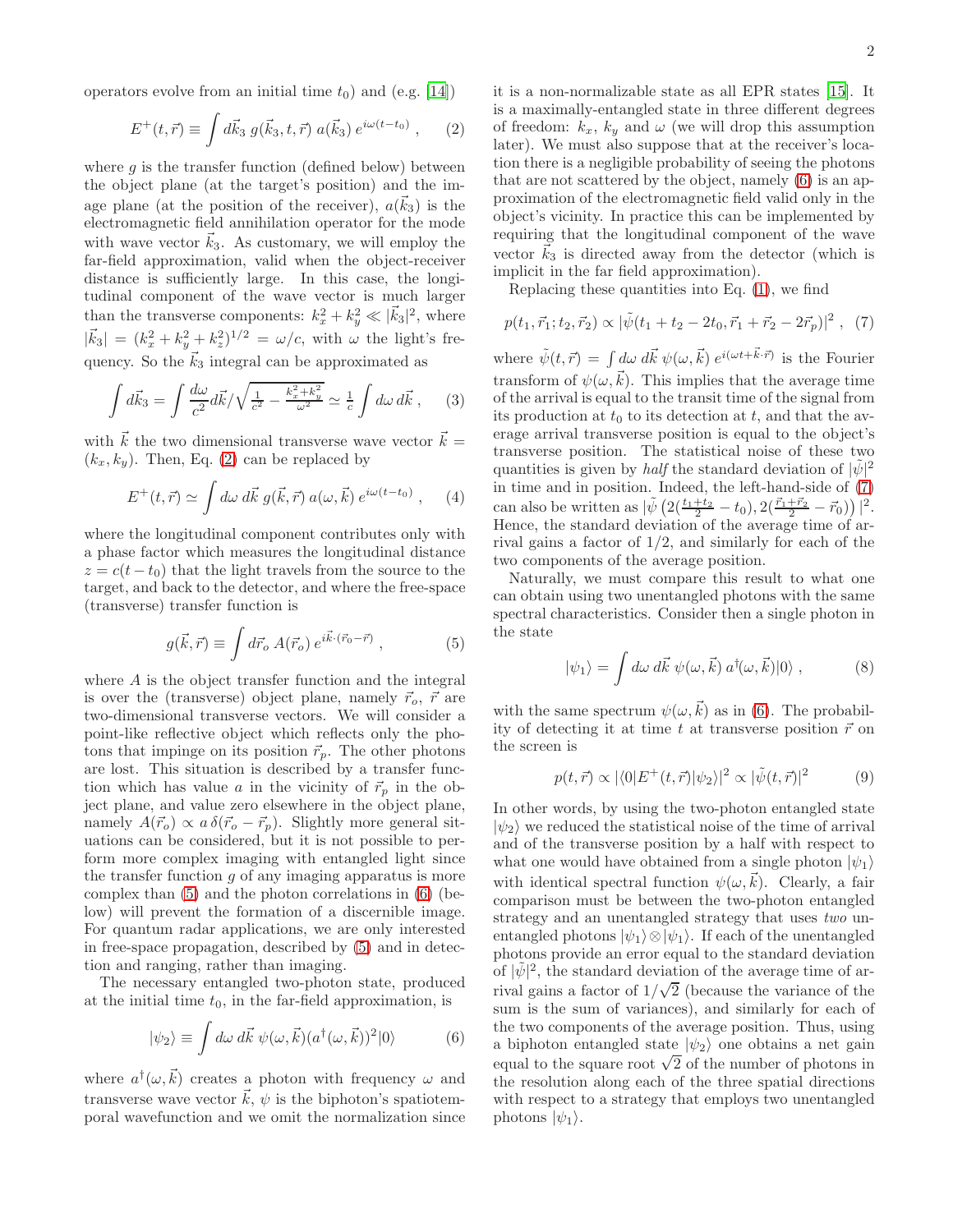It is easy now to extend the above discussion to an arbitrary number  $N$  of photons: the joint probability of detecting them at time  $t_j$  at transverse position  $\vec{r}_j$  is

$$
p(\lbrace t_j, \vec{r}_j \rbrace_{j=1\cdots N}) \propto |\langle 0| \prod_j E^+(t_j, \vec{r}_j) |\psi_N \rangle|^2
$$

$$
\propto |\tilde{\psi}(\sum_j t_j - Nt_0, \sum_j \vec{r}_j - N\vec{r}_p)|^2 , \qquad (10)
$$

if one uses a far-field N-photon entangled state

$$
|\psi_N\rangle \equiv \int d\omega \, d\vec{k} \, \psi(\omega, \vec{k}) (a^\dagger(\omega, \vec{k}))^N |0\rangle \,. \tag{11}
$$

Clearly, [\(10\)](#page-2-0) gives a distribution that has a standard deviation for each position component and for the time of arrival that is  $\sqrt{N}$  times smaller than the standard deviation obtained by averaging N unentangled photons in the state  $|\psi_1\rangle$ , with arrival probability [\(9\)](#page-1-4).

We now discuss the feasibility of the experiment. For the state  $|\psi_N\rangle$ , the arrival time  $t_i$  and position  $\vec{r}_i$  of each photon is completely random. In fact, consider the case  $N = 2$ :  $|\psi_2\rangle$  can be written also as

$$
|\psi_2\rangle = \int dt_1 \, d\vec{r}_1 \, dt_2 \, d\vec{r}_2 \, \tilde{\psi}(t_1 + t_2, \vec{r}_1 + \vec{r}_2) \\
\times a^{\dagger}(t_1, \vec{r}_1) \, a^{\dagger}(t_2, \vec{r}_2)|0\rangle \,, \tag{12}
$$

where we introduced into [\(6\)](#page-1-2) the operator  $a^{\dagger}(t, \vec{r}) \propto$  $\int d\omega \, d\vec{k} \, a^{\dagger}(\omega, \vec{k}) e^{i(\omega t + \vec{k} \cdot \vec{r})}$  that creates a photon at time  $\tilde{t}$  and transverse position  $\vec{r}$ . Each of the two photons in [\(12\)](#page-2-1) taken by themselves can arrive at any time and at any position, since the time and position difference have uniform probability amplitude. It is only the time and position sums (or averages) that are peaked. Indeed, the probability [\(7\)](#page-1-3) depends only on the sums  $t_1 + t_2$  and  $\vec{r}_1 + \vec{r}_2$ , so that the differences  $t_1 - t_2$  and  $\vec{r}_1 - \vec{r}_2$  must be uniformly distributed.

So, there are two main practical issues with this protocol. On one hand, it is very demanding to produce the maximally-entangled states [\(6\)](#page-1-2) and [\(11\)](#page-2-2). On the other hand, the complete randomness in arrival times and positions require an infinite measurement time and transverse screen. Both these problems can be overcome by reducing the amount of entanglement among photons. This, of course, will reduce the resolution gain, but it will still allow for a better-than-classical enhancement. Again, for the sake of illustration, we will consider the case  $N = 2$ first, and then extend to arbitrary N.

Consider the partially-entangled two-photon state

$$
|\phi_2\rangle \equiv \int d\omega \, d\vec{k} \, d\omega_d \, d\vec{k}_d \, \psi(\omega, \vec{k}) \, \gamma(\omega_d) \, \xi(\vec{k}_d) \times
$$

$$
a^\dagger(\omega, \vec{k}) \, a^\dagger(\omega + \omega_d, \vec{k} + \vec{k}_d)|0\rangle \,, \qquad (13)
$$

where  $\omega_d$  and  $\vec{k}_d$  are the frequency difference and transverse wave vector divergence between the two photons, governed by the probability amplitudes  $\gamma$  and  $\xi$  respectively. The state  $|\phi_2\rangle$  is normalizable and tends to  $|\psi_2\rangle$  in the limit when  $\gamma$  and  $\xi$  tend to delta functions  $\gamma \to \delta(\vec{k}_p)$ ,  $\xi \to \delta(\omega_d)$ . Replacing  $|\psi_2\rangle$  with  $|\phi_2\rangle$  into [\(1\)](#page-0-1), we find

<span id="page-2-3"></span><span id="page-2-0"></span>
$$
p(t_1, \vec{r}_1; t_2, \vec{r}_2) \propto |\tilde{\psi}(t_1 + t_2 - 2t_0, \vec{r}_1 + \vec{r}_2 - 2\vec{r}_p)|^2 \times
$$
  

$$
|\tilde{\gamma}(t_2 - t_0) \tilde{\xi}(\vec{r}_2 - \vec{r}_p) + \tilde{\gamma}(t_1 - t_0) \tilde{\xi}(\vec{r}_1 - \vec{r}_p)|^2 , (14)
$$

<span id="page-2-2"></span><span id="page-2-1"></span>where  $\tilde{\gamma}$  and  $\tilde{\xi}$  are the Fourier transforms of  $\gamma$  and  $\xi$ . In the limit in which  $\gamma$  and  $\xi$  are deltas, then  $\tilde{\gamma}$  and  $\xi$  are uniform, so the second line of [\(14\)](#page-2-3) is a constant and we reobtain the maximally entangled result of [\(7\)](#page-1-3). The opposite limit of constant  $\gamma$  and  $\xi$  corresponds to the case in which one photon has spectrum  $\psi$  and the other photon has infinite temporal and spatial bandwidth. In this case,  $|\tilde{\gamma}|^2$  and  $|\tilde{\xi}|^2$  are deltas and we obtain  $p(t_1, \vec{r}_1; t_2, \vec{r}_2) \propto |\tilde{\psi}(t_1 - t_0, \vec{r}_1 - \vec{r}_0)|^2 \delta(\vec{r}_2 - \vec{r}_p) \delta(t_2 - t_0) +$  $|\tilde{\psi}(t_2-t_0, \vec{r}_2-\vec{r}_0)|^2 \delta(\vec{r}_1-\vec{r}_p) \delta(t_1-t_0)$ , which is the joint distribution one expects when one photon (the one with infinite bandwidth) determines the position of the object exactly, whereas the other finds it with probability [\(9\)](#page-1-4). In the intermediate case [\(14\)](#page-2-3) in which the differences  $\omega_d$ and  $\vec{k}_d$  have finite bandwidth, there are two competing effects: on one hand the average time  $\frac{t_1+t_2}{2}$  and average position  $\frac{\vec{r}_1 + \vec{r}_2}{2}$  have a distribution that is wider than  $\tilde{\psi}$ , so these quantities are determined with a lower resolution than the maximally entangled case. On the other hand, the marginal distributions of the times  $t_i$  and positions  $\vec{r}_j$  are not uniform anymore: in the first term of the second line of  $(14)$  the distance between  $t_2$  and  $t_0$ cannot be much larger than the standard deviation of  $|\tilde{\gamma}|^2$ , and thus also the distance between  $t_1$  and  $t_0$  cannot be too large, since  $t_1 + t_2 - 2t_0$  has a width governed by  $|\tilde{\psi}|^2$ . Analogously the distance between  $\vec{r}_1$ ,  $\vec{r}_2$  and  $\vec{r}_p$  is limited by the standard deviations of  $|\tilde{\xi}|^2$  and  $|\tilde{\psi}|^2$ , and similar considerations apply to the second term. In essence, each of the photon's time of arrival  $t_j$  and transverse position  $\vec{r}_j$  is limited (in contrast to the maximally entangled case), but the spread in their averages is dominated by the product between  $|\tilde{\psi}|^2$  and  $|\tilde{\gamma}\tilde{\xi}|^2$ . For such non-maximal entangled states Eq.[\(13\)](#page-2-4), the standard deviation of the average time of arrival gains a factor of  $\lambda$ with  $1/2 \le \lambda \le 1$ , and similarly for each of the two components of the average position. When the bandwidth of  $ξ$  and  $γ$  is larger than that of  $ψ$ ,  $λ ≤ 1/√{2}$ , it will always achieve a better-than-classical enhancement both in time and transverse positions.

<span id="page-2-4"></span>The N-photon extension for the non-maximally entangled state is now straightforward: use the state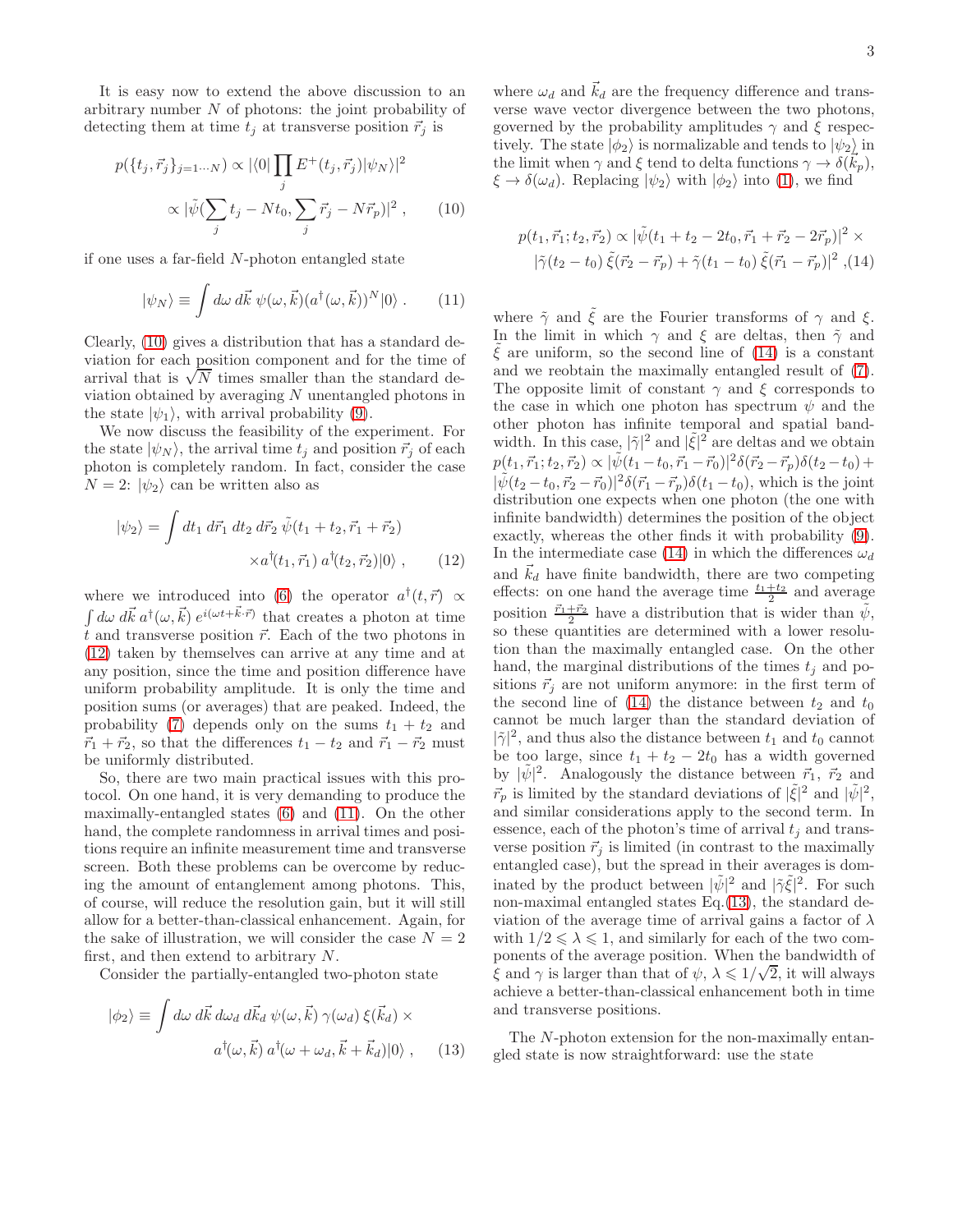$$
|\phi_N\rangle = \int d\omega \, d\vec{k} \prod_j d\omega_j \, d\vec{k}_j \, \psi(\omega, \vec{k}) \, \gamma(\omega_1) \cdots \gamma(\omega_N) \, \xi(\vec{k}_1) \cdots \xi(\vec{k}_N) \, a^\dagger(\omega, \vec{k}) \, a^\dagger(\omega + \omega_1, \vec{k} + \vec{k}_1) \cdots a^\dagger(\omega + \omega_N, \vec{k} + \vec{k}_N) |0\rangle
$$

to calculate

$$
p(\lbrace t_j, \vec{r}_j \rbrace_{j=1\cdots N}) \propto |\langle 0| \prod_j E^+(t_j, \vec{r}_j) |\phi_N \rangle|^2 \propto |\tilde{\psi}(\sum_j t_j - Nt_0, \sum_j \vec{r}_j - N\vec{r}_p) \sum_j \prod_{n \neq j} \tilde{\gamma}(t_n - t_0) \tilde{\xi}(\vec{r}_n - \vec{r}_p)|^2 , \quad (15)
$$

for which considerations analogous to the case  $N = 2$ seen above apply. In the intermediate case [\(15\)](#page-3-0) in which the differences  $\{\omega_n\}$  and  $\{\vec{k}_n\}$  have finite bandwidth, there are two competing effects: on one hand the average time  $\sum_j t_j$  and average position  $\sum_j \vec{r}_j$  have a distribution that is wider than  $\tilde{\psi}$ , so these quantities are determined with a lower resolution than the maximally entangled case. In essence, each of the photon's time of arrival  $t_i$ and transverse position  $\vec{r}_j$  is limited, but the spread in their averages is dominated by the product between  $|\tilde{\psi}|^2$ and  $|\prod_n \tilde{\gamma}_n \tilde{\xi}_n|^2$ . For the non-maximal entangled states  $|\phi_N\rangle$ , the standard deviation of the average time of arrival gains a factor of  $\lambda$  with  $1/N \leq \lambda \leq 1$ , and similarly for each of the two components of the average position. When the bandwidth of  $\xi$  and  $\gamma$  is larger than that of  $\psi$ , When the bandwidth of  $\zeta$  and  $\gamma$  is target than that or  $\varphi$ ,<br> $\lambda \leq 1/\sqrt{N}$ , it will always achieve a better-than-classical enhancement both in time and transverse positions.

The the ideal state  $|\psi_N\rangle$  and  $|\phi_N\rangle$  for arbitrary N is actually a state that is positively correlated both in frequency and transverse momentum. For  $N = 2$ , the state  $|\psi_2\rangle$  has been experimentally realized under a tightly focused pulsed pump based on type II noncritical phase matching [\[16](#page-4-12)]. Pulsed pumping can provide the bandwidth for the frequency correlation  $(\omega_1 = \omega_2)$ , and a tightly focused process can modulate the transverse momentum correlation  $(k_1 = k_2)$ . According to the ideal phase matching relation [\[16](#page-4-12)], a maximal positivelycorrelated momentum source requires an infinitely long crystal ( $L \rightarrow +\infty$ ) and extremely narrow beam waist  $w_0 \rightarrow 0$ , where  $w_0$  is waist radius of pump at the entrance to the crystal.  $\theta(z)$  represents the variation of the pump's phase, which depends on the propagation length and the confocal length of the pump, where the confocal length of the pump is  $b = w_0^2 k_p$  and  $k_p$  is the pump wave vector. We define a focal parameter  $\chi = \frac{L}{b}$ . When  $\chi \ll 1$ , i.e.,  $L \ll b$ , the pump is considered to be collimated where the effect of phase  $\theta$  can be neglected, it leads to generate a state which possesses a negatively-correlated momentum from spontaneous parametric down-conversion. While  $\chi \gg 1$ , i.e.,  $L \gg b$ , the effect of phase  $\theta$  plays an important role, which leads to generate a state which possesses a positively-correlated momentum from spontaneous parametric down-conversion. Hence, to obtain positive-correlation in momentum, the requirement  $\chi \gg$ 1 should be satisfied, which can be realized by increasing the length of crystal  $L$  and decreasing the beam waist

<span id="page-3-0"></span> $w_0$ . In realistic situations, these ideal requirements are not met and one obtains the partially-entangled states  $|\phi_2\rangle$  and  $|\phi_N\rangle$ , which are the ones required for our proposal. One can generate a relatively high quality nonmaximally entangled state by using centimeter-sized periodically poled materials and feasible focal parameters of the pump. As illustrated in [\[16](#page-4-12)], taking the SPDC process in a KTiOPO4 (KTP) crystal as the example, a relatively high quality positively-correlated entangled state can be generated with the crystal length  $L = 5cm$ and beam waist  $w_0 = 10 \mu m$  ( $\chi = 35.81$ ). Moreover, optical superlattice technologies seem to have great potential in generating high quality sources [\[17](#page-4-13)].

We now briefly consider the effect of noise. The maximally entangled protocol is extremely sensitive to noise, as typically happens in quantum metrology: the loss of a single photon will render all the other  $N-1$  ones completely useless for the estimation, since their times and positions of arrival are completely random. This is the typical scenario in quantum metrology in the presence of noise [\[18,](#page-4-14) [19\]](#page-4-15), but many different strategies that reduce the effect of noise at the cost of a slight decrease in resolution have been proposed. For example, the nonmaximally entangled state  $|\phi_N\rangle$  is more robust to the loss of photons: the photons that do arrive, still contain partial information on the object position. As another example, the strategies proposed in [\[10\]](#page-4-6) can be adapted to the current case. The main idea is that one divides the N photons into subsets of M entangled photons and then entangles these subsets among each other (a nested strategy). Then if one photon is lost, only the photons of its subset become useless, while those of the other subsets can still attain a better-than-classical resolution. Other possible strategies involve the use of quantum error correcting codes [\[21\]](#page-4-16) or the use of ancillary systems that do not participate to the estimation procedure [\[22](#page-4-17)].

In conclusion, we have proposed a quantum estimation protocol to estimate the location of a target in three dimensions with a precision increase equal to the square root of the number of photons employed, when compared to the best unentangled strategy using photons with equal spectral characteristics. In this paper we have focused on entanglement among photons, but quantum squeezing would allow a similar enhancement [\[23](#page-4-18)]. As a future application, one might consider the extension of the protocol to the localization in four-dimensional space